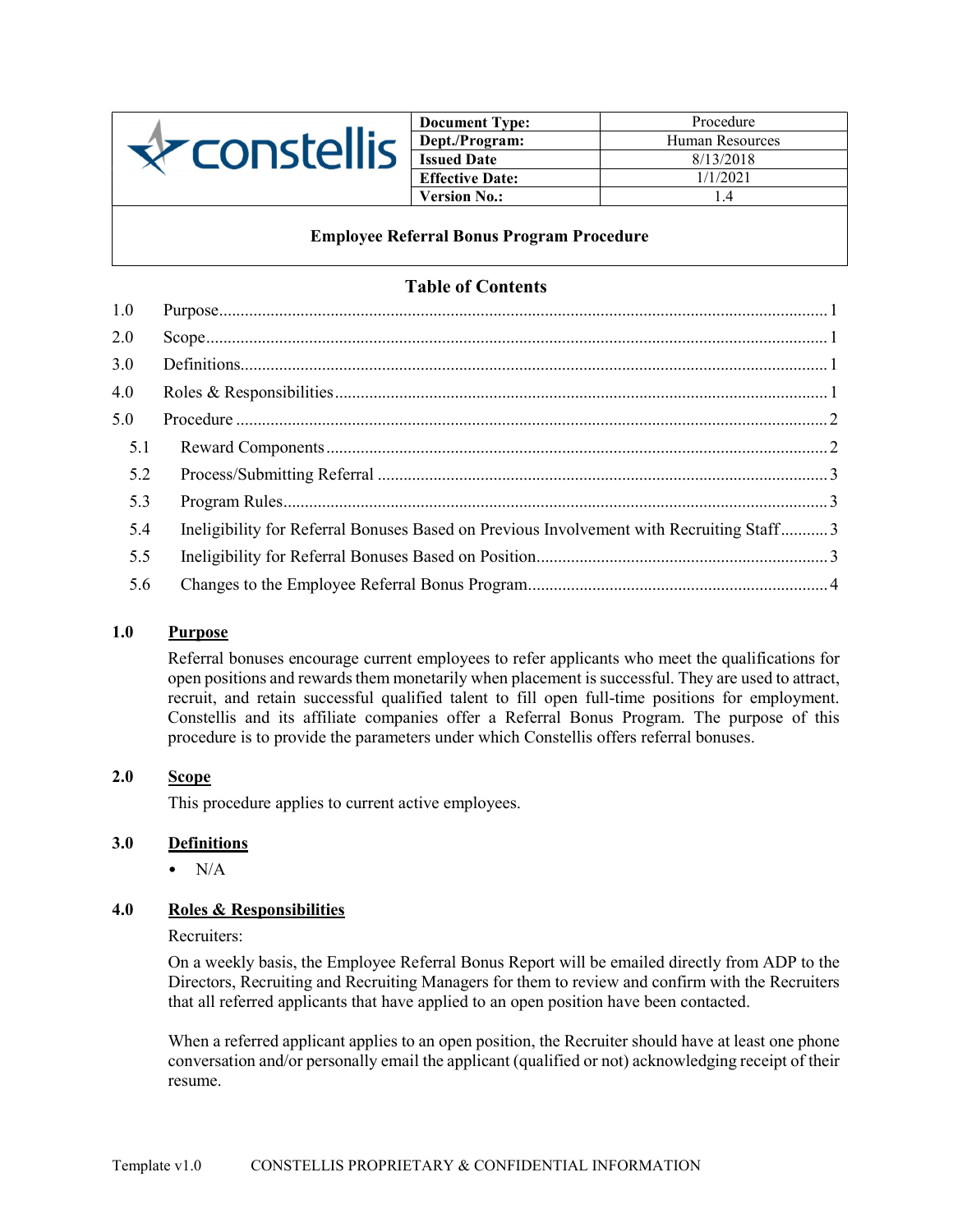If the applicant is not qualified for the position for which they applied, the Recruiter will explain to the applicant that they do not qualify but that their resume may be shared with other members of the Recruiting Team, and will be retained in the applicant tracking system.

Recruiter will document in ADP that the applicant was contacted, the date(s) they were contacted, and the outcome of the conversation.

Human Resources:

On a monthly basis, Human Resources will run the Employee Referral Bonus Report from ADP, which includes employee referral names, the employee who referred the applicant, and the applicant's date of hire. Human Resources will:

Inform employees that their referred applicants have been hired and started work.

Annotate the bonus amount for each referral who has completed 90 days of employment (CONUS positions) or has been deployed for 90 days (OCONUS positions), and update the report accordingly.

Submit the Employee Referral Bonus Report to the appropriate Recruiting Team for review and approval of the referral bonus payments. Submit the Employee Referral Bonus Report to appropriate Human Resources management for pre-approval.

Once approved by HR, inform employees that their referred applicants have completed 90 days of employment (CONUS positions) or deployment (OCONUS positions), the amount of the referral bonus, and when payment will be received.

Submit the approved Employee Referral Bonus Report to the Payroll Department for processing, and include the appropriate Human Resources personnel in the email communication. Referral bonus payments will be charged to the appropriate HR Project Code, Account Code, and Org Code.

# 5.0 Procedure

### 5.1 Reward Components

| Level  | Description                                                                                                          | <b>Bonus</b><br>Amount |
|--------|----------------------------------------------------------------------------------------------------------------------|------------------------|
| Tier 1 | Corporate: All positions<br>All International (OCONUS) and Investigations Positions: No Clearance                    | \$500                  |
| Tier 2 | All International (OCONUS) and Investigations Positions: Current Secret<br>and Current Top Secret Clearances         | \$1,000                |
| Tier 3 | <b>WPS Positions: No Clearance</b><br>ScanEagle (qualified personnel) and AWG (active TS/SCI Clearance)<br>Positions | \$1,500                |
| Tier 4 | WPS Positions: Active within scope clearance and SSBI must be within the<br>past 24 months                           | \$2,000                |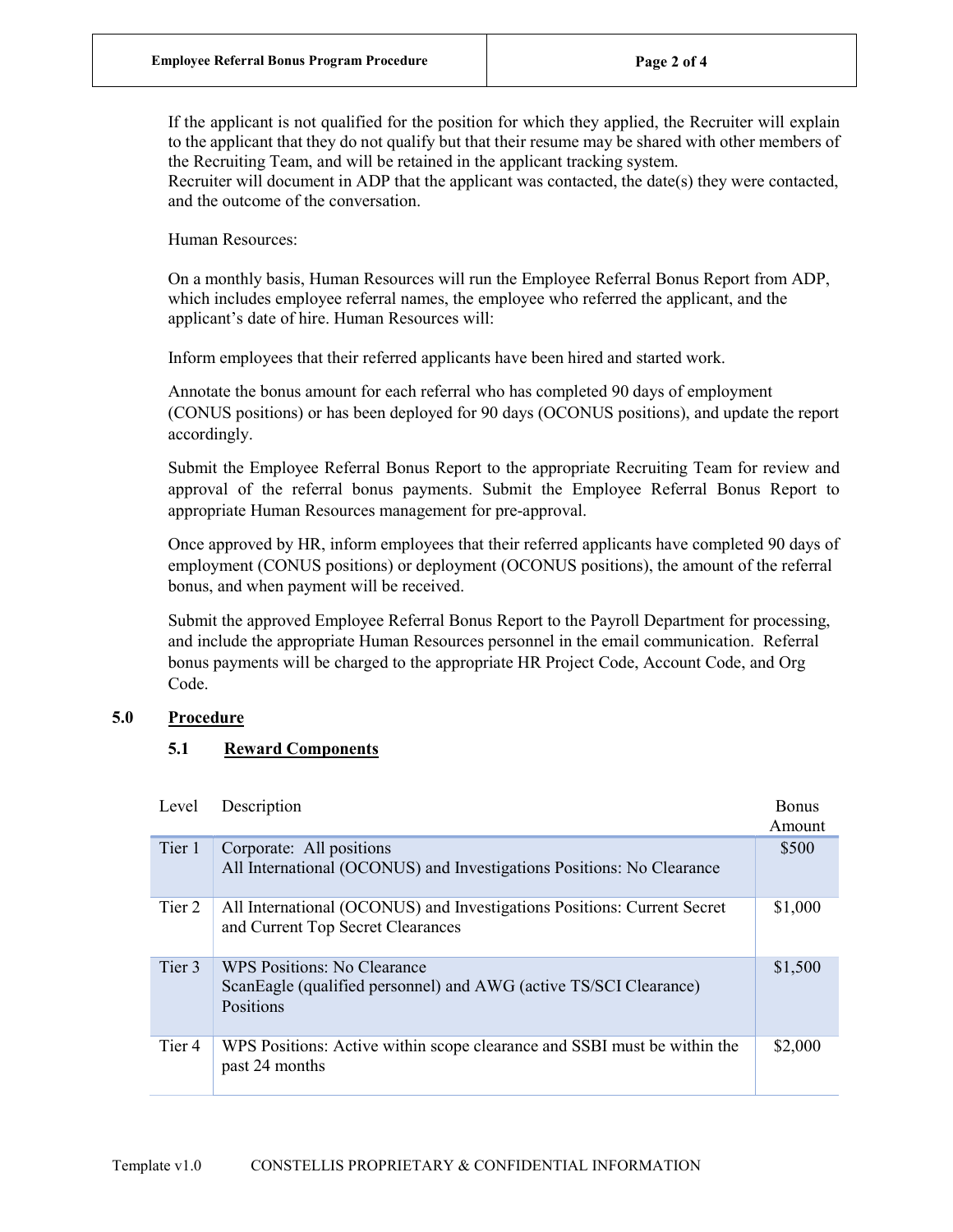The amount of the eligible bonus under the Employee Referral Bonus Program is determined for the Programs by the clearance level the applicant has prior to the offer of employment, and the clearance level required for the position being filled. All Corporate position referrals are eligible for the bonus amount at the Tier 1 level. The categories and bonus amounts may change from time to time.

#### 5.2 Process/Submitting Referral

 Referred applicants must submit an online application through www.constellis.com and select "yes" when ask if they were referred by an employee, and indicate the referring employee's name.

#### 5.3 Program Rules

Only ACTIVE employees can participate in the Employee Referral Bonus Program and must be active at time of payout.

Applicants actively processing and not yet employed by Constellis or one of its affiliate companies will not be eligible for a referral bonus.

Employees are eligible for the referral bonus for applicants hired into full-time and intermittent positions only. Casual and part-time positions are not eligible.

All employee referrals must apply for positions with Constellis or one of its affiliate companies through www.constellis.com.

If positions are not currently available for which referrals are interested and qualified, they are encouraged to join the Constellis Talent Network so they can receive email notifications when positions that align to their skill sets become available. They can then apply online and indicate the employee who referred them for the applicable career opportunity.

The referring employee is eligible for the referral bonus payment after the referred employee completes ninety (90) days of employment (CONUS positions) or completes ninety (90) days of deployment (OCONUS positions).

# 5.4 Ineligibility for Referral Bonuses Based on Previous Involvement with Recruiting **Staff**

If the referred applicant has been engaged in recruiting-related discussions, in the interview stage, or further with Constellis or one of its affiliate companies hiring process within the past 90 days of applying with employee referrals name.

If the referred applicant has worked for Constellis or one of its affiliate companies in any capacity, within the past 12 months prior to the referral date will not be eligible for the employee referral program. This includes any work as a temporary employee, independent contractor, or through any third party agency.

#### 5.5 Ineligibility for Referral Bonuses Based on Position

Employees in the following positions will not be eligible for the referral bonuses: Executive Management, Vice President Sr. Directors or Directors,